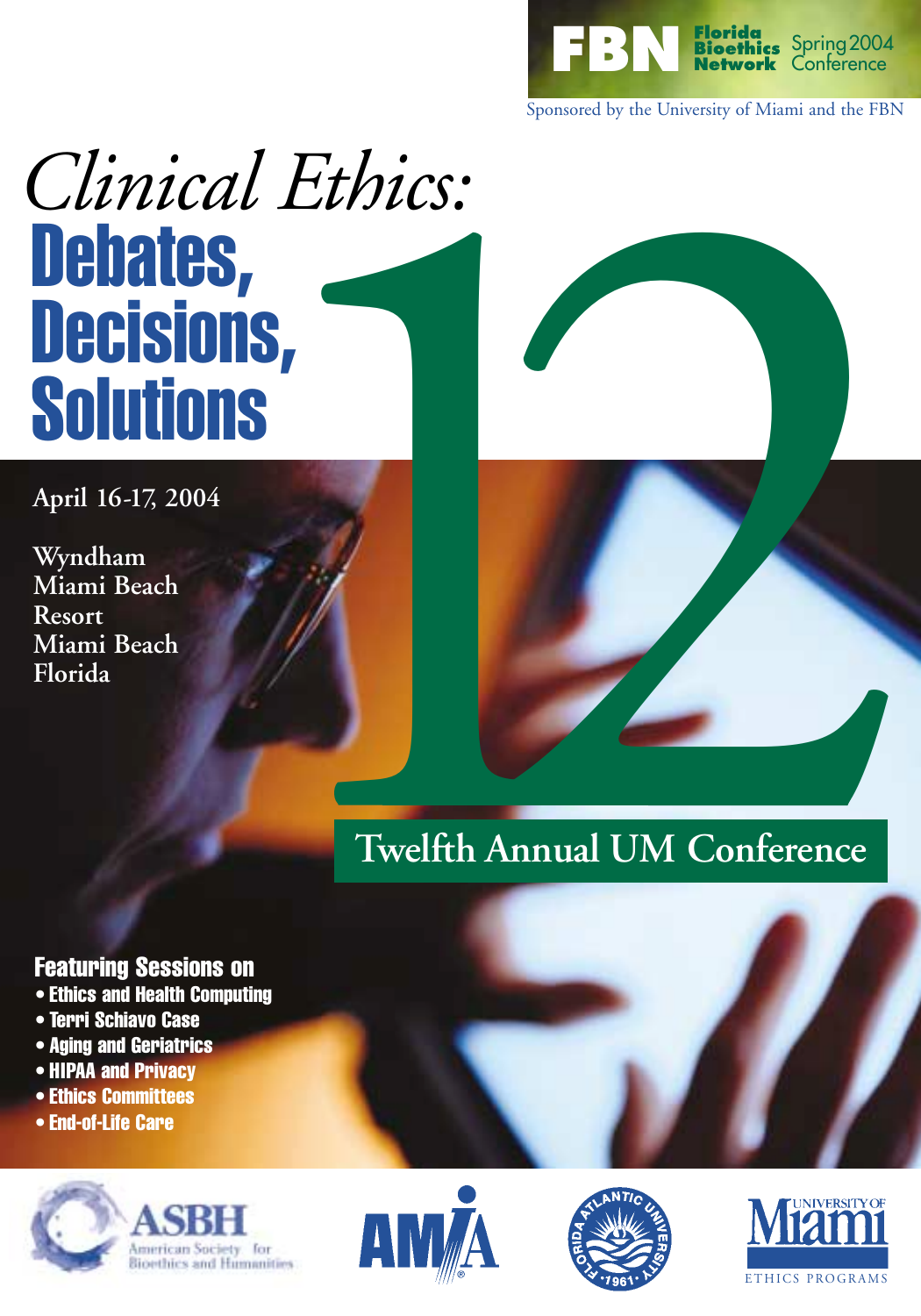# **Overview**

#### Clinical Ethics: Debates, Decisions, Solutions

Ethical challenges facing health professionals have never been more important or more numerous. This special program emphasizes the theme of ethics and health information technology, along with traditional issues. From health privacy and aging to the role of ethics committees, it is clear that bioethics — and bioethics education — must be assigned the greatest possible roles in the daily lives of individual professionals and their institutions.

#### Course Objectives

#### **Upon completion of this program, participants will:**

- •Have a better understanding of the role and importance of bioethics in clinical and institutional decision making, especially regarding information technology, aging and geriatrics and end-of-life care.
- •Be better able to identify ethical challenges and issues in clinical practice, public policy, health law and the role of institutional ethics committees.
- •Be better able to articulate ethically optimized solutions in clinical and social contexts.

#### **Audience**

This course is designed for nurses, physicians, social workers, lawyers, clergy, psychologists, health administrators, philosophers and others with an interest in or a need for continuing education in health ethics.

#### **Accreditation**

The University of Miami School of Medicine is accredited by the Accreditation Council for Continuing Medical Education to sponsor continuing medical education for physicians.

#### Faculty Disclosure

The University of Miami School of Medicine, in accordance with accreditation requirements, will disclose any significant financial interest or other relationship with the manufacturer(s) of any commercial product(s) and/or provider(s) of commercial services discussed in an educational presentation and with any commercial supporters of the activity.

#### Credit Hours

The University of Miami School of Medicine designates this educational activity for a maximum of 10 hours in category 1 credits toward the AMA Physician's Recognition Award. Each physician should only claim those hours of credit that he/she actually spent in the educational activity.

#### **Psychologists**

The University of Miami School of Medicine is an APA-approved internship program. This program is acceptable for a maximum of 10 credit hours for Florida psychologists.

#### **Nurses**

Nursing CEUs applied for.

**Social Workers** Social work CEUs applied for.

**Attorneys** CLE hours applied for.

### **Guardians**

Guardianship CEUs applied for.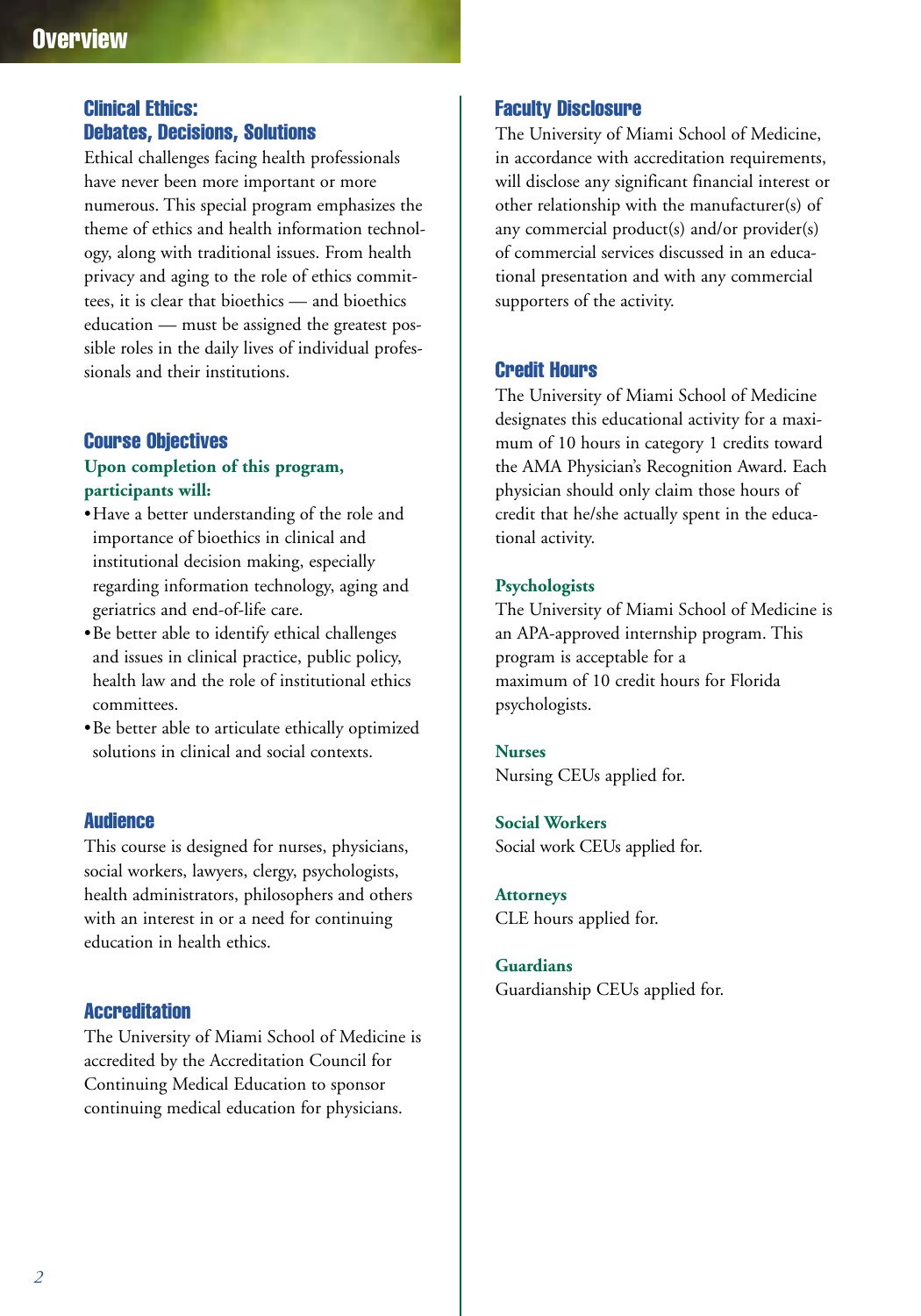#### About UM's Ethics Programs

The University of Miami's Ethics Programs are celebrating their 12th anniversary! The programs include the Bioethics Program, the Program in Business, Government and Professional Ethics, and the Pan American Bioethics Initiative.

The programs are dedicated to education, research and community service.

The University of Miami offers a wide range of courses and special programs in professional ethics, and UM ethics faculty are available for community training and consulting efforts in health, business and government ethics, and corporate compliance.

Contributions to support the nonsectarian, nonpartisan mission of the Ethics Programs are welcome and provide an unparalleled opportunity to support Florida ethics education and community programs. Please consider a contribution, or call for more information or to schedule a meeting.

#### About the Florida Bioethics Network

The Florida Bioethics Network is dedicated to the understanding and resolution of ethical and legal problems arising in health care and research in Florida's hospitals, hospices, nursing homes, managed care organizations and teaching institutions.

For more information about the FBN, its education and consulting services, its special projects, or to contribute to this important work, visit the Web site at

www.med.ufl.edu/chfm/ethics/fbn.html or contact:

#### **University of Florida Program in Bioethics, Law and Medical Professionalism**

P.O. Box 103588 Gainesville, FL 32610-3588 Tel: 352-273-5155; Fax: 352-265-5213

#### **University of Miami Ethics Programs**

P.O. Box 016960 (M-825) Miami, FL 33101 Tel: 305-243-5723; Fax: 305-243-6416 Email: ethics@miami.edu

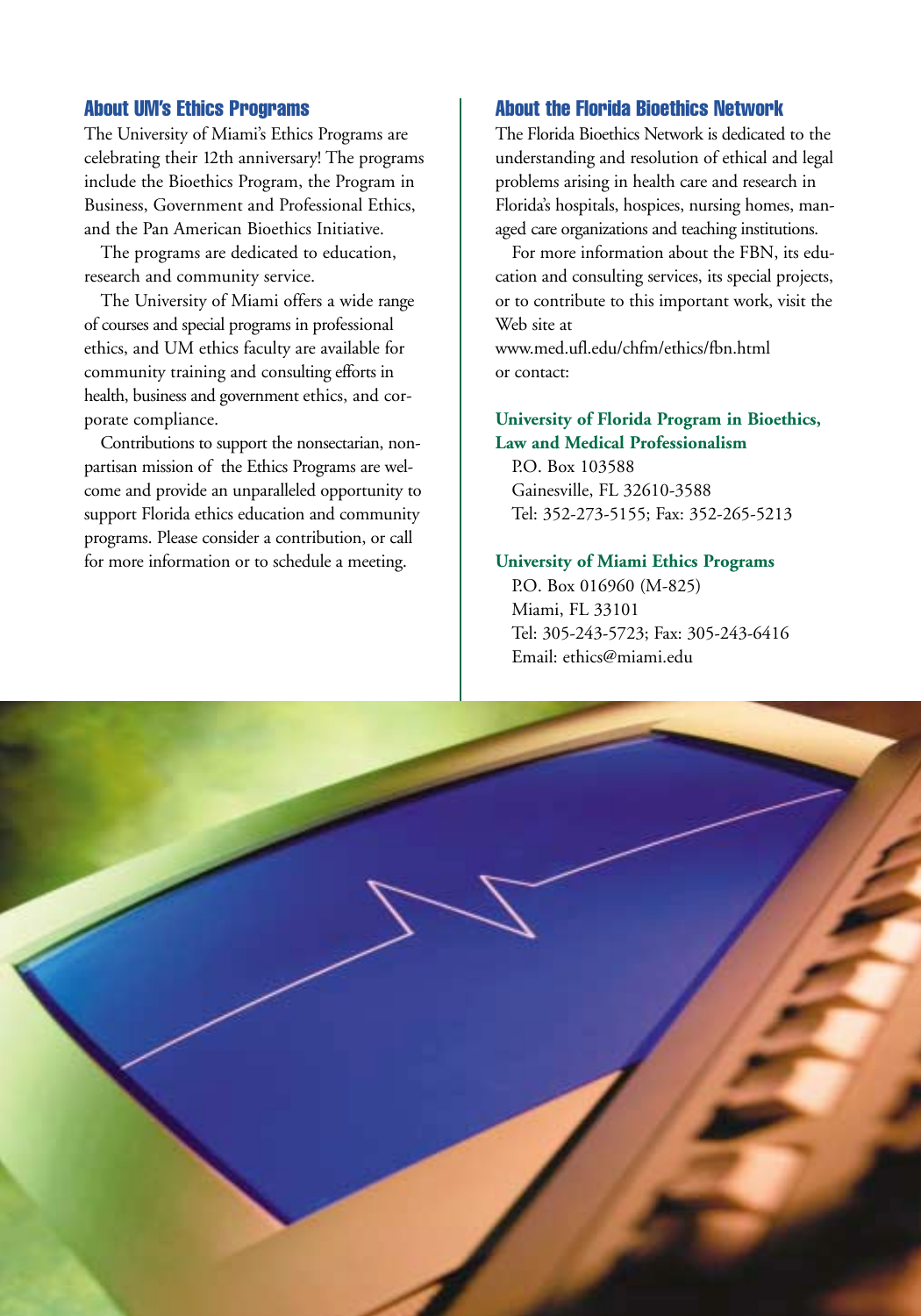# 7:45 - 8:20 a.m.

**Registration & Continental Breakfast**

#### 8:20 - 8:30 a.m.

**Welcoming Remarks** *Kenneth W. Goodman, Ph.D.* Co-Director, Florida Bioethics Network Director, University of Miami Bioethics Program

*Robin N. Fiore, Ph.D.* FBN Board Member Department of Philosophy Florida Atlantic University

#### 8:30 - 9:30 a.m.

**Evidence, Error and Ethics: Using Information Technology to Improve Health Care** *Carolyn M. Clancy, M.D.*

Director, U.S. Agency for Healthcare Research and Quality (AHRQ)

#### 9:35 - 10:35 a.m.

**Public Health Information Management: Duties and Dilemmas**

*John O. Agwunobi, M.D., M.B.A.* Secretary of Health & State Health Officer, Florida Department of Health, Tallahassee

#### 10:35 - 10:50 a.m. **Break**

#### 10:50 a.m. - 12:05 p.m. **Beyond Death and Dying: Ethics Committees and the Information Technology Revolution**

*Carol J. Bickford, Ph.D., R.N., B.C.* Senior Policy Fellow, Department of Nursing Practice and Policy, American Nurses Association *Daniel Z. Sands, M.D., M.P.H.*

Center for Clinical Computing, Beth Israel Deaconess Medical Center, Harvard University *Jeffrey Spike, Ph.D.*

Associate Professor, Department of Medical Humanities and Social Sciences, Florida State University, College of Medicine

#### 12:05 - 1:05 p.m.

#### **Moderated Luncheon/Small Group Workshops** *Various University of Miami and Visiting Faculty Moderators*

Attendees will discuss individual cases (assigned and presented) related to morning presentations in roundtable sessions led by faculty experts.

#### Concurrent Afternoon Sessions

These sessions will run simultaneously. Participants are free to move from track to track and choose presentations of greatest interest.

#### Simultaneous Track 1: End-of-Life Care

#### 1:10 - 2:00 p.m.

**DNR's: A Return to Fundamentals** *Glenn Singer, M.D.*

Chair, Ethics Committee, Broward General Medical Center, Fort Lauderdale; Board Member, Florida Bioethics Network

#### 2:10 - 3:00 p.m.

#### **Social Workers as Proxies: Have Changes in Florida Law Solved a Problem or Created One?** *Ray Moseley, Ph.D.*

Program in Bioethics, Law and Medical Professionalism, University of Florida College of Medicine, Gainesville; Founder, Florida Bioethics Network

#### 3:10 - 4:00 p.m.

#### **Advance Directives:**

**Challenges, Successes and Impediments** *Robert Rivas, J.D.* Tallahassee *Marnie Ritchie Poncy, B.S.N., R.N.* Attorney at Law, Bioethics Law Project, West Palm Beach

#### Simultaneous Track 2: Privacy

1:10 - 2:00 p.m. **Gene Chips, Medical Records and HIPAA** *Sheri Alpert, Ph.D., M.P.A.* Acting Director, Science, Technology, & Values Pro-

gram, University of Notre Dame, South Bend, IN *Stephanie L. Anderson, M.D., J.D.* University of Miami Ethics Programs and Department of Pediatrics

#### 2:10 - 3:00 p.m.

#### **Regulating Ethics: What Do Physicians Think About HIPAA's Privacy Rule and What Are Health Care Organizations Doing to Comply?** *Julia Slutsman, Ph.D.*

Cancer Prevention Fellow, National Cancer Institute, Bethesda, MD

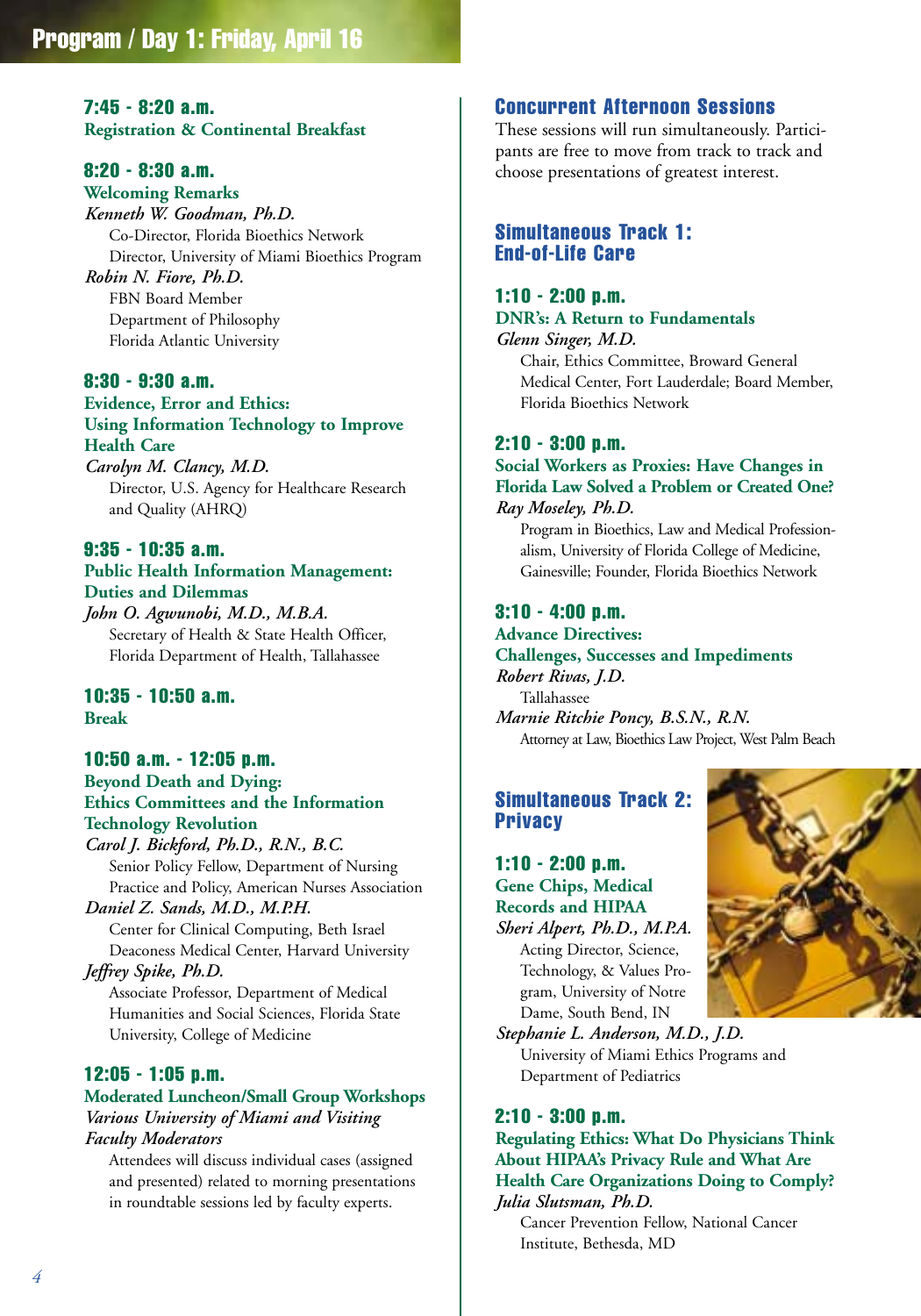#### 3:10 - 4:00 p.m. **Information Technology Security as Intertwined with Privacy and Confidentiality in Biomedical Research**

*Andrew D Boyd, M.D.* Michigan Center for Biological Information, University of Michigan, Ann Arbor *Brian D Athey, Ph.D.* Director, Michigan Center for Biological

Information, University of Michigan, Ann Arbor

#### Simultaneous Track 3: Ethics And Health Information Technology

#### 1:10 - 2:00 p.m.

**Information Technology and Bioterror: Improving – and Investing in – Health Protection** *Thomas May, Ph.D.* Associate Professor of Bioethics, Medical College of Wisconsin, Milwaukee

#### 2:10 - 3:00 p.m.

**Ethical Issues Concerning Human-Machine Relationships in Health Information Technology** *Bonnie Kaplan, Ph.D.* Yale Center for Medical Informatics, New Haven, CT

3:10 - 4:00 p.m. **Opting Out of Health Technology: Can Patients Withdraw From Information Technologies?** *Wayne R. Waz, M.D.* Chief, Division of Pediatric Nephrology,

# Women and Children's Hospital of Buffalo

#### Simultaneous Track 4: Ethics And Health Information Technology

#### 1:10 - 2:00 p.m. **Doing Good: Implementing an Electronic Medical Record Well**

*Peter Winkelstein, M.D.* Departments of Pediatrics and Informatics, SUNY Buffalo; Chair, Ethics Committee, American Medical Informatics Association

#### 2:10 - 3:00 p.m.

**Can Prognostic Indexes Avoid Disthanasia in the Intensive Care Unit?** *Walter S. Calderón-Gerstein, M.D.* Metropolitan Hospital Center, New York

3:10 - 4:00 p.m. **Using Available Data to Predict In-Hospital Cardiopulmonary Arrest** *Monica Perkins, RHIA* LDS Hospital, Salt Lake City *Jay Jacobson, M.D.* Division of Medical Ethics, LDS Hospital

4:00 p.m. **End of Day 1**

# Program / Day 2: Saturday, April 17

8:30 - 9 a.m. **Registration & Continental Breakfast**

9 a.m. **Welcoming Remarks**

9:05 - 10:05 a.m. **The Long, Sad Case of Terri Schiavo: Perspectives on Ethics, Law and Society** *Kathy L. Cerminara, J.D.* Shepard Broad Law Center, Nova Southeastern University, Fort Lauderdale *Robin N. Fiore, Ph.D.* Department of Philosophy, Florida Atlantic University, Boca Raton *Robert M. Walker, M.D.* Director, Division of Ethics and Humanities, University of South Florida College of Medicine, Tampa

#### Concurrent Sessions

These sessions will run simultaneously. Participants are free to move from track to track and choose presentations of greatest interest.

#### Simultaneous Track 1: The Schiavo Case

10:15 - 11 a.m. **The Schiavo Case: Media, Law, and Medical Practice** *Robert M. Walker, M.D.* Director, Division of Ethics and Humanities, University of South Florida College of Medicine, Tampa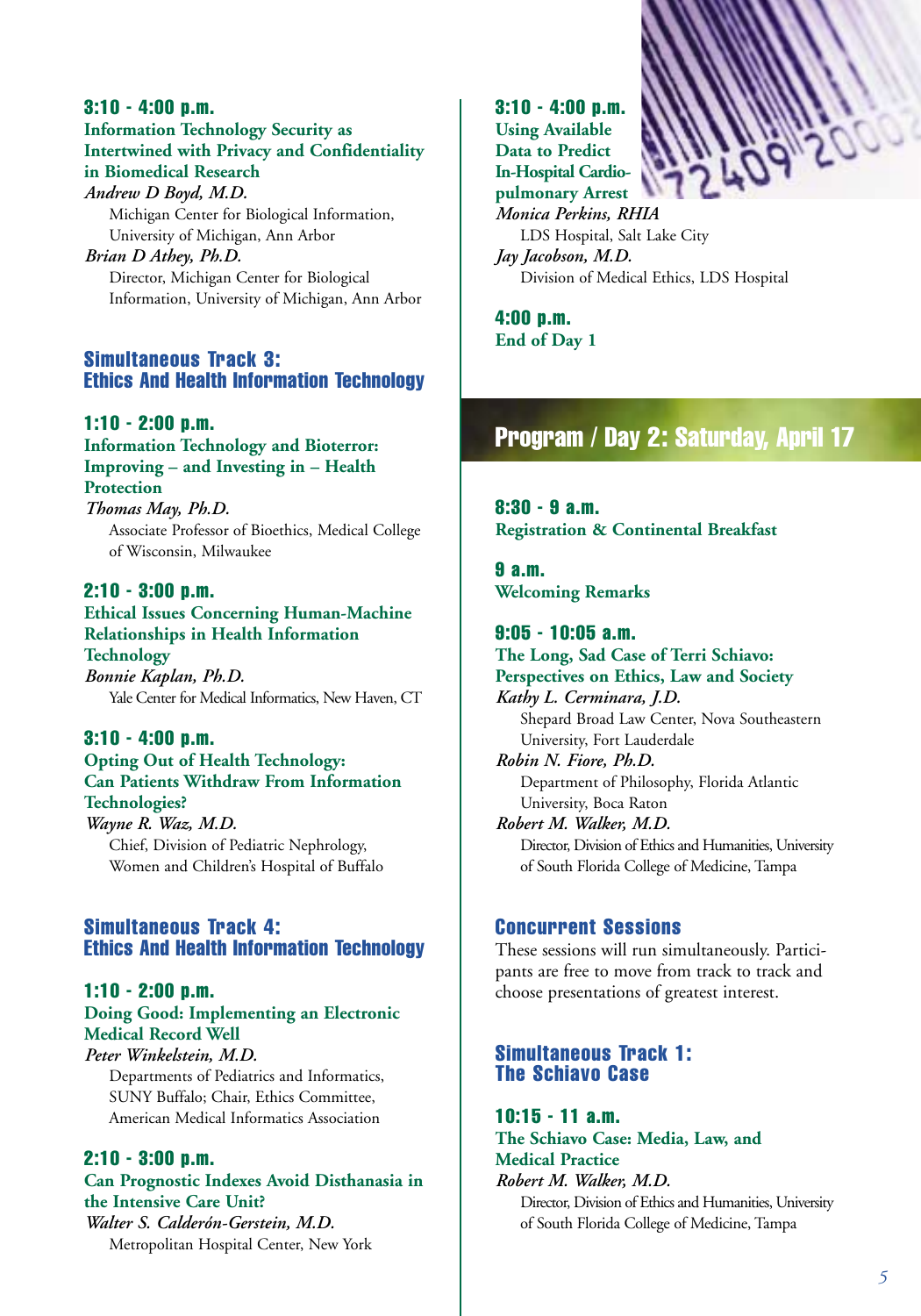#### 11:10 - 11:55 a.m. **Persistent Vegetative State: What it Means and Why it Matters** *Walter G. Bradley, D.M., F.R.C.P.*

Professor and Chair, Department of Neurology, University of Miami School of Medicine

#### 12:05 - 12:50 p.m. **Conflict and Commitment: Overview of the Legal Issues**

*Barbara A. Noah, J.D.* Center for Governmental Responsibility, University of Florida Levin College of Law, Gainesville

#### Simultaneous Track 2: **Telehealth**

#### 10:15 - 11 a.m. **Telemedicine: Fulfilling Its Promise and Avoiding Its Perils**

*Gerald Morris, J.D., LL.M.* General Counsel, Holy Cross Hospital, Fort Lauderdale

#### 11:10 - 11:55 a.m.

#### **Stigma in a Small Town: How Telehealth Can Help**

*Jeffrey Spike, Ph.D.* Department of Medical Humanities and Social Sciences, Florida State University, Tallahassee *Robert L. Glueckauf, Ph.D.* Department of Medical Informatics & Social Sciences, Florida State University

#### 12:05 - 12:50 p.m. **Net Ethics and Health Care: Challenges and Strategies**

*Susan M. Beidler Ph.D., M.Be, A.R.N.P., B.C.*  Christine E. Lynn College of Nursing, Florida Atlantic University, Boca Raton



*Susan K. Chase Ed.D., A.R.N.P., B.C.*

> Christine E. Lynn College of Nursing, Florida Atlantic University, Boca Raton

#### Simultaneous Track 3: Ethics and Health Information Technology

#### 10:15 - 11 a.m.

**Informed Consent and Health Services Research Using Electronic Health Records: Are They Mutually Exclusive?** *Gillian Bartlett, Ph.D.* McGill University, Montreal

#### 11:10 - 11:55 a.m.

**Research in Pharmacogenomics: Ethical Issues on the Road to "Personalized Medicine"**

*Mark E. Meaney, Ph.D.* Executive Director, Institute for Clinical and Corporate Ethics, Liberty, MO.

#### 12:05 - 12:50 p.m.

**Patients' Access to their Own Records: The Ethical Challenge of Patient Portals** *Amy S. Bloom, M.P.H.*

Clinical & Quality Analysis, Information Systems, Partners HealthCare System, Inc., Wellesley, MA.

#### Simultaneous Track 4: Ethics and Aging

#### 10:15 - 11 a.m.

**Protecting and Empowering Florida's Elders and Disabled Individuals: How Law and Ethics Unite**

*Stephanie L. Schneider, J.D.* Chair, Elder Law Section, The Florida Bar, Plantation

#### 11:10 -11:55 a.m.

**Ethical Issues in Information Technology Research with the Elderly** *Ray Ownby, M.D., Ph.D., M.B.A.*

Center for Evidence-Based Clinical Practice, University of Miami School of Medicine

#### 12:05 - 12:50 p.m.

#### **Why We Can No Longer Take Eldercare for Granted: An Emerging Social and Ethical Issue** *David H. Levine, Ph.D.*

Department of Sociology, Florida Atlantic University

12:50 p.m. **Adjournment and Evaluation**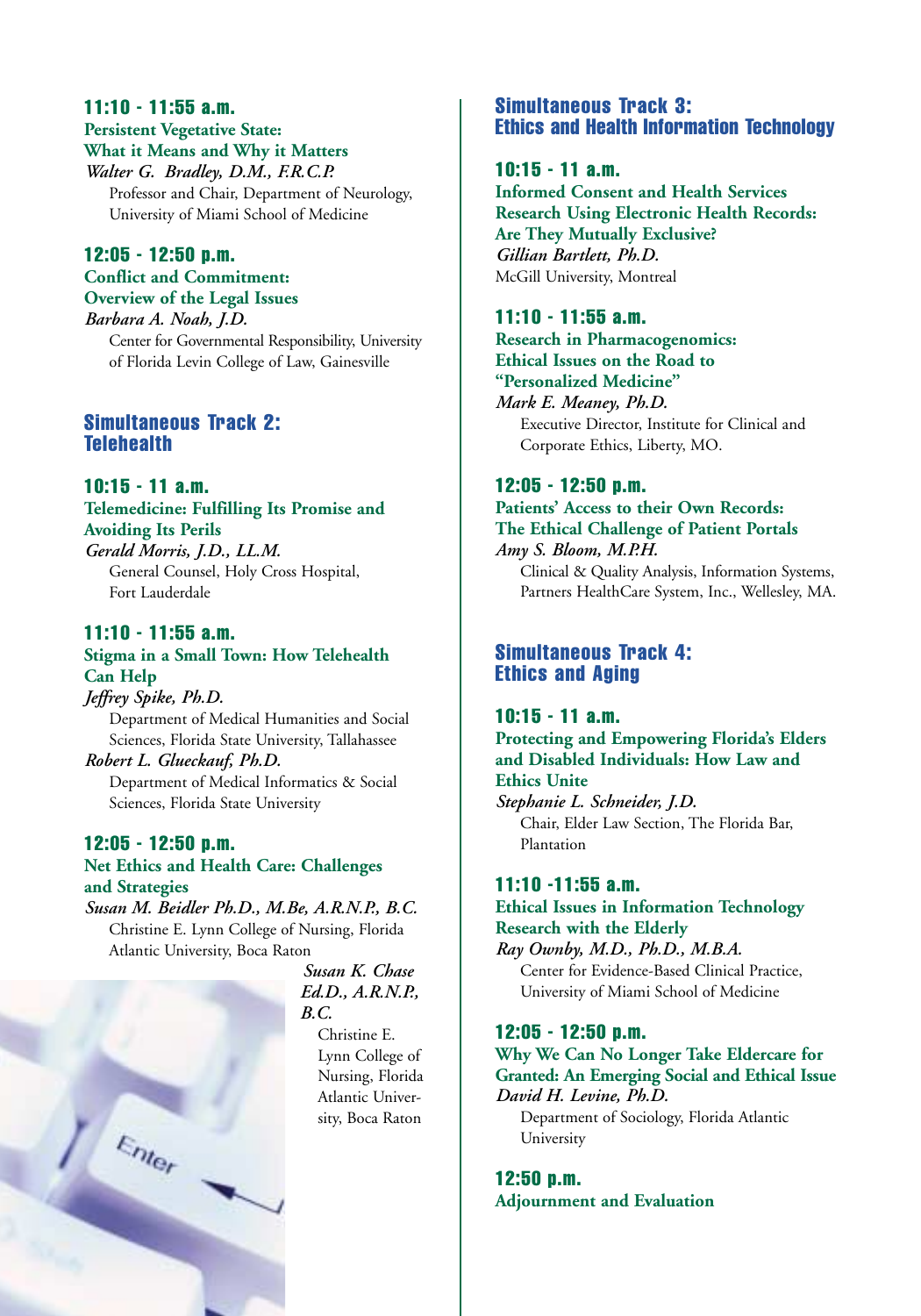| <b>UU UHUIIUUI U</b>                                                                                                                 |                                                                                     |                                                                                                                                                                                                                   |                                                                                      |
|--------------------------------------------------------------------------------------------------------------------------------------|-------------------------------------------------------------------------------------|-------------------------------------------------------------------------------------------------------------------------------------------------------------------------------------------------------------------|--------------------------------------------------------------------------------------|
| <b>Jackson 金屬</b><br><b>MEMORIAL HOSPITAL</b><br><b>Jackson Health System</b>                                                        | RESEARCH SERVICE, MIAMI VAMC<br>S. FLORIDA VA FOUNDATION FOR RESEARCH AND EDUCATION | BAPTIST HOSPITAL OF MIAMI . SOUTH MIAMI HOSPITAL . DOCTORS HOSPITAL<br>BAPTIST CHILDREN'S HOSPITAL . HOMESTEAD HOSPITAL . MARINERS HOSPITAL<br>BAPTIST OUTPATIENT SERVICES . BAPTIST CARDIAC & VASCULAR INSTITUTE | <b>Baptist Health</b><br>South Florida                                               |
| <b>VITAS®</b><br><b>HEALTHCARE CORPORATION</b>                                                                                       | <b>UMSylvester</b><br><b>Comprehensive Cancer Center</b>                            | MIAMI JEWISH HOME & HOSPITAL FOR THE AGED AT DOUGLAS GARDENS                                                                                                                                                      |                                                                                      |
| <b>Southeast Florida, Inc.</b>                                                                                                       | FOUNDATION                                                                          | Kindred Hospitals<br>South Florida                                                                                                                                                                                | <b>North Broward</b><br>Hospital District                                            |
| NOVA<br>SOUTHEASTERN<br>UNIVERSITY<br>Beyond the Classroom<br>Health Professions Division &<br>Farquhar College of Arts and Sciences | <b>MERCY</b>                                                                        | <b>NIA</b><br><b>AMERICAN NURSES</b><br><b>ASSOCIATION</b>                                                                                                                                                        | <b>MIAMI</b><br><b>CHILDREN'S</b><br><b>HOSPITAL.</b><br>We're here for the children |
| <b>Tatholic</b><br>Serving People of All Faiths                                                                                      |                                                                                     | <b>FLORIDA NIIRSES</b><br><b>ASSOCIATION</b><br><b>ELDER LAW SECTION</b>                                                                                                                                          | $\mathcal{W}(\mathcal{U})$                                                           |

**To Register** Complete this form and mail it with your check or money order payable to UM Ethics Programs or credit card information (MC, VISA, Discover) to UM Division of CME, P.O. Box 016960 (D23-3), Miami, FL 33101 (fax 305-243-5613). Or see our Web sites at www.ethics.miami.edu or http://cme.med.miami.edu for a printable registration form. For more information, contact the Division of CME at 305-243-6716 or email the Bioethics Program at ethics@miami.edu.

| Name $\Box$                                                                                                                                                                                                                    |  |  |
|--------------------------------------------------------------------------------------------------------------------------------------------------------------------------------------------------------------------------------|--|--|
|                                                                                                                                                                                                                                |  |  |
|                                                                                                                                                                                                                                |  |  |
|                                                                                                                                                                                                                                |  |  |
| Address experiences and the contract of the contract of the contract of the contract of the contract of the contract of the contract of the contract of the contract of the contract of the contract of the contract of the co |  |  |
|                                                                                                                                                                                                                                |  |  |
| Phone $\frac{(x-1)^2}{2}$ Fax $\frac{(x-1)^2}{2}$ Fax $\frac{(x-1)^2}{2}$ E-mail $\frac{(x-1)^2}{2}$                                                                                                                           |  |  |
|                                                                                                                                                                                                                                |  |  |
|                                                                                                                                                                                                                                |  |  |

#### **Course Tuition (check one):**

Co-Snoneone

 $\square$ \$185 in advance or \$235 at the door.

□ \$160 for FBN members in advance or \$200 at the door. Tuition includes admission to program sessions, continental breakfast, luncheon, refreshment break and course syllabus. Refunds will be made only if written notice of cancellation is received before April 8, 2004.

**Please Specify Special Dietary Requirement**  $\Box$ Kosher  $\Box$ Vegetarian

#### **Florida Bioethics Network Membership:**

Yes! I want to join the Florida Bioethics Network. I have completed the form above and enclose a

separate check or money order for \$45 payable to FBN/UM Ethics (sorry, no credit card dues payments).

#### **Accommodations**

Wyndham Miami Beach Resort 4833 Collins Avenue, Miami Beach, FL 33140 Toll Free: 877-999-3223 or Tel: 305-532-3600

A special rate of \$119 has been established for conference attendees. For hotel reservations, contact the hotel directly and identify yourself as a UM/Ethics conference attendee. Room rates and availability are guaranteed only through April 5, 2004.